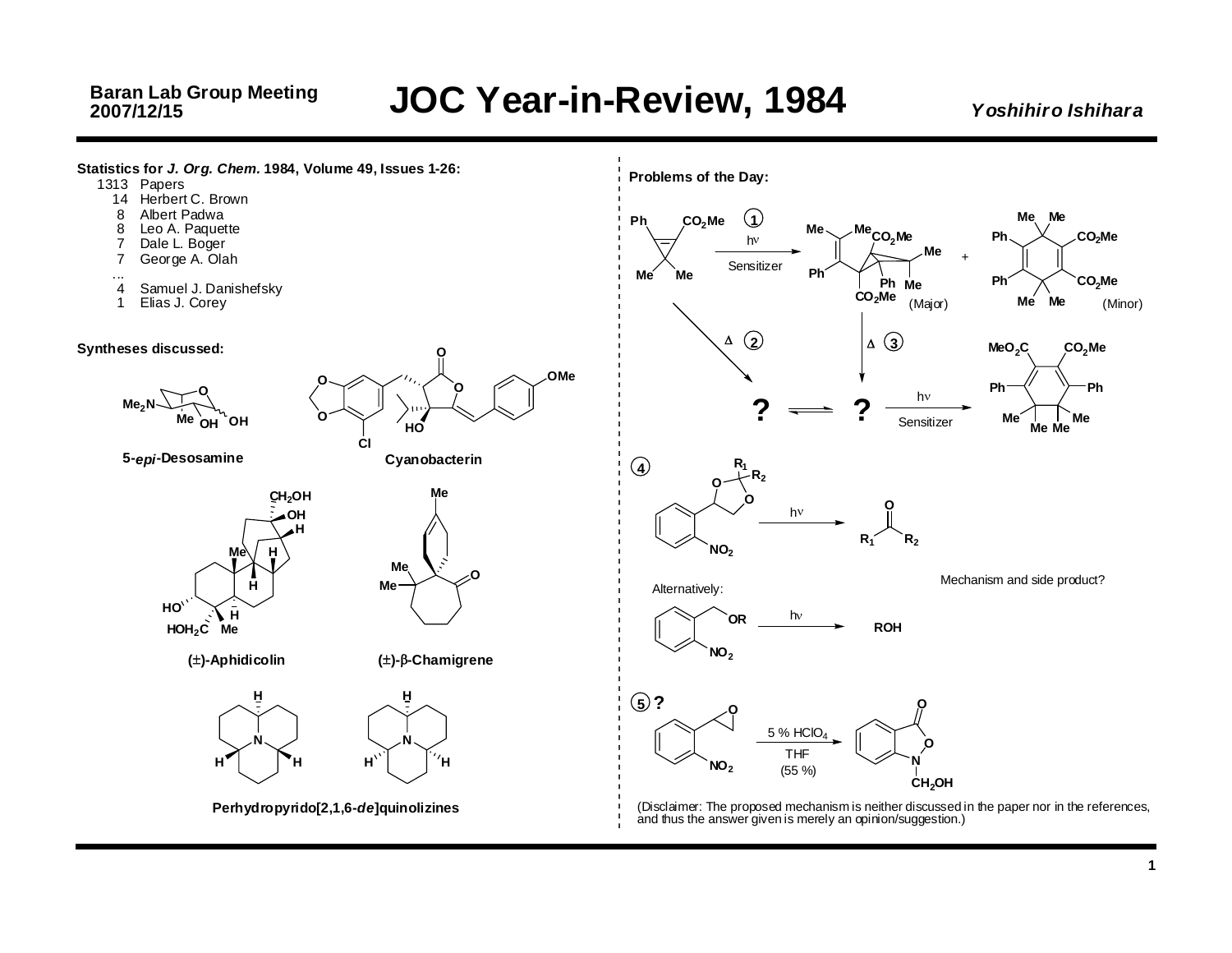#### *Y oshihiro Ishihar a*

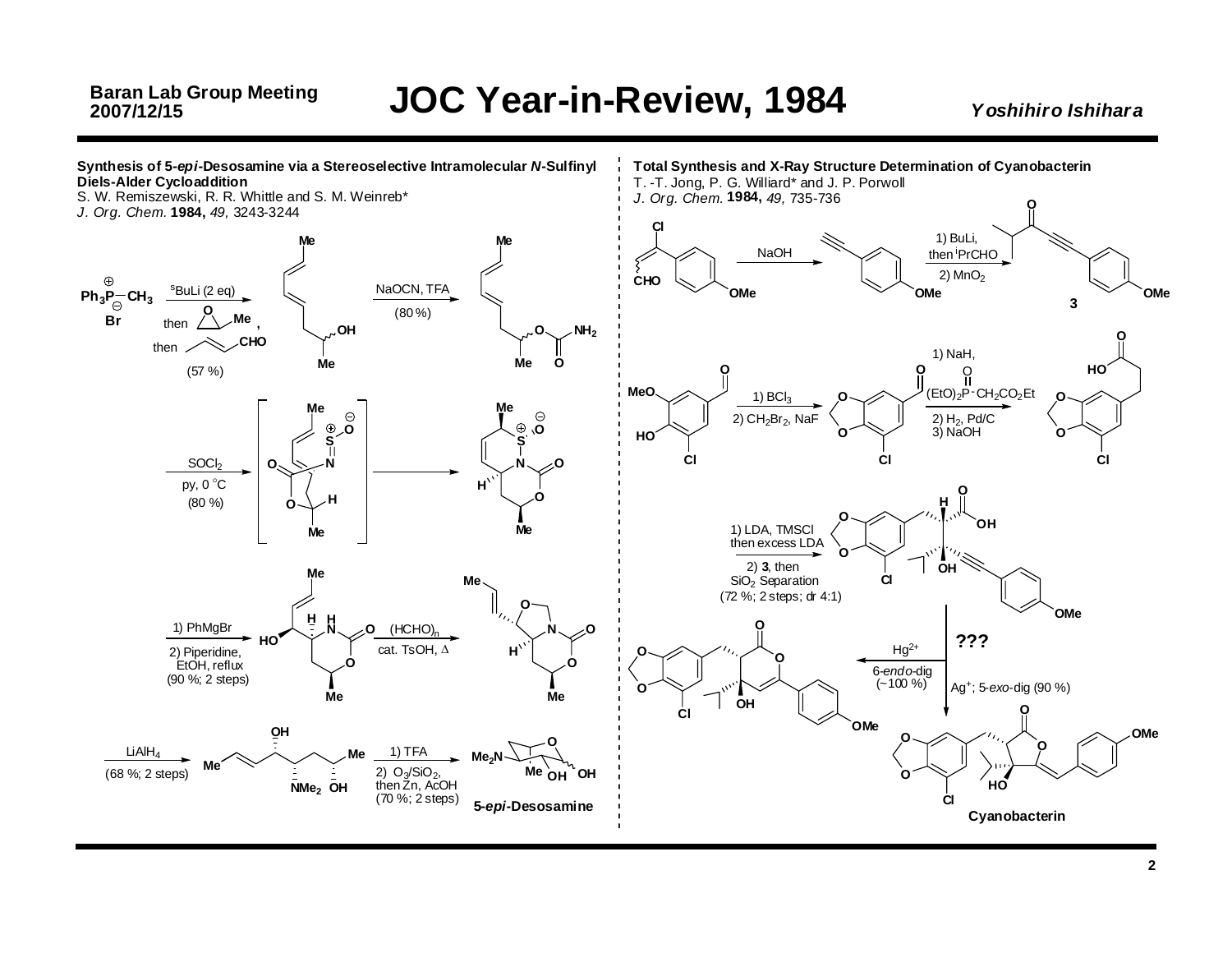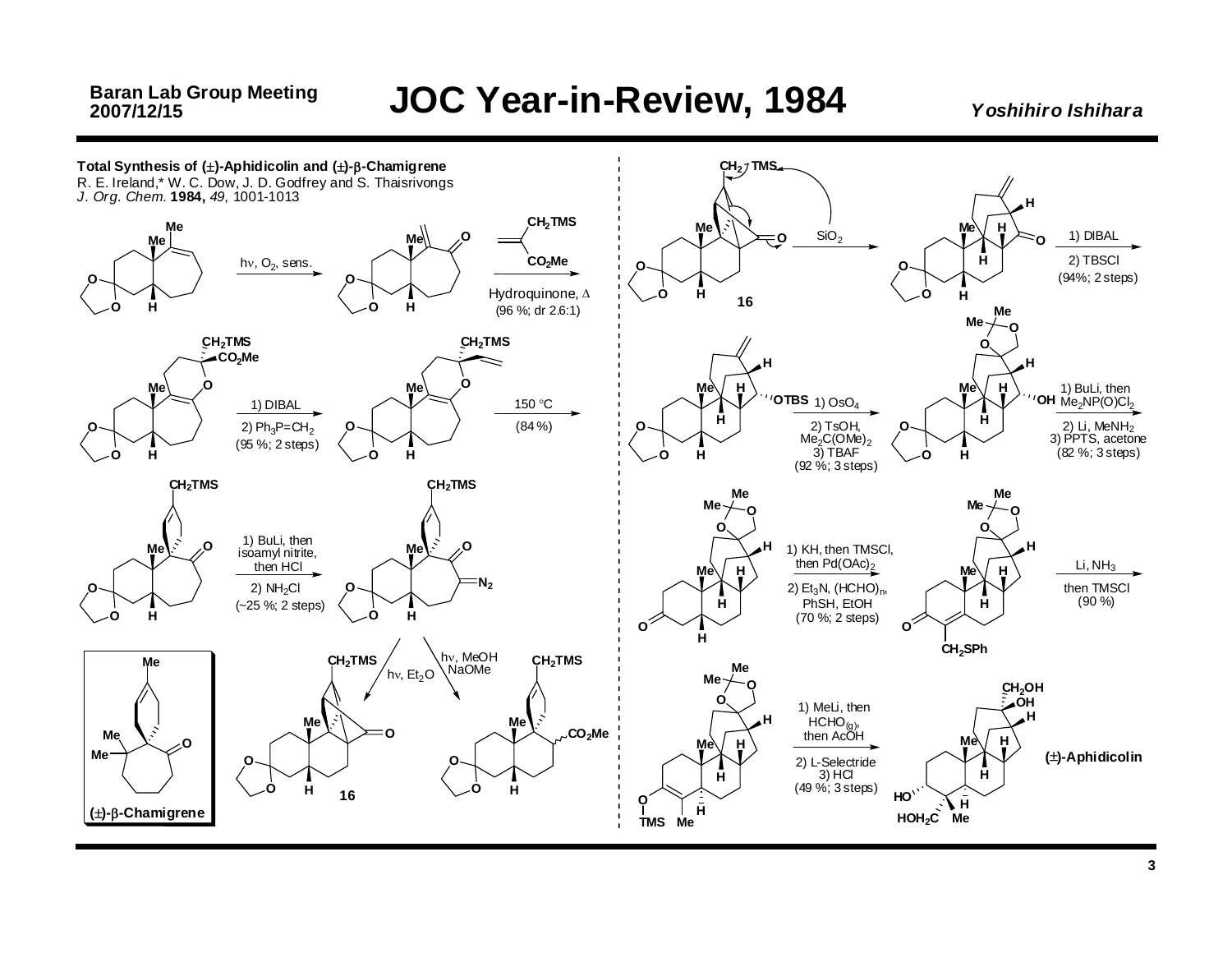*Y oshihiro Ishihar a*

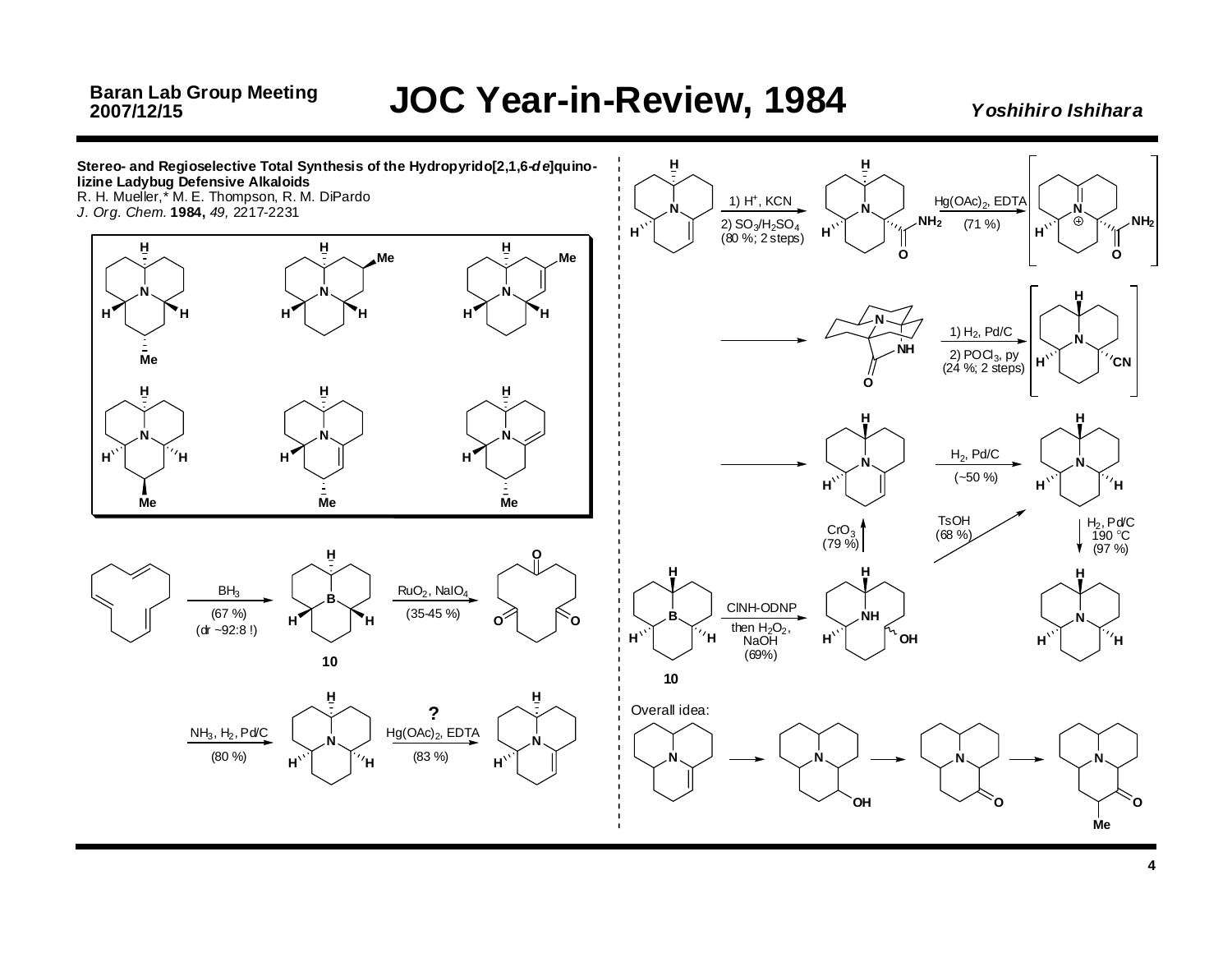#### **Herbert C. Brown (Purdue U.)**

1) One-carbon extension into <sup>a</sup> carboxylic acid: *J. Or g. Chem.* **1984**, *49*, 892-898

**R<sub>3</sub>B** 1) LiC(OMe)Cl<sub>2</sub> 2) H<sub>2</sub>O<sub>2</sub>, NaOH **R3C OH** *J. Am. Chem. Soc.* **1971**, *93*, 2070-2071 1) LiC(OMe)Cl<sub>2</sub> 2) H<sub>2</sub>O<sub>2</sub>, NaOH *J. Am. Chem. Soc.* **1975**, *95*, 6876-6877 **R2BOR' R O R**

Analogous reaction was unsuccessful with *bis*-boronic esters:



2) Enantioselective allylation: *J. Org. Chem.* **1984**, *49*, 4089-4091



3) LiBH4 reduction of olefins in the presence of esters: *J. Org. Chem.* **1984**, *49*, 3891-3898; 4822-4827

**H2C=CH-(CH2)9-CO2Et** 1) LiBH4 (3 eq) **HO-CH2-CH2-(CH2)9-CH2OH** *Fast reacti on* **H3C-CH2-(CH2)9-CO2Et** 1) LiBH4 (2 eq) **H3C-CH2-(CH2)9-CH2OH** *Slow reacti on* $2)$  H<sub>2</sub>O<sub>2</sub>, NaOH 2)  $H_2O_2$ , NaOH Olefin-assisted ester reduction: **O B H R1 <sup>H</sup> OR'HHR2** Deliberately add an ester to reduce olefins:

1) LiBH<sub>4</sub> (3 eq),<br>EtOAc (1 eq) 2) H<sub>2</sub>O<sub>2</sub>, NaOH  $R \times B$  **EtOAc** (1 eq) **R**  $\rightarrow$  **OH R EtOAc** (1 eq) **R O**1) LiBH4 (3 eq), EtOAc (1 eq) 2) H<sub>2</sub>O<sub>2</sub>, NaOH  $R \longrightarrow R$   $\longrightarrow$   $R$ 1) LiBH4 (3 eq), EtOAc (1 eq)  $2)$  b. NaOH **I**

4) Stereoselective cyclic ketone reductions: *J. Org. Chem.* **1984**, *49*, 2073-2074

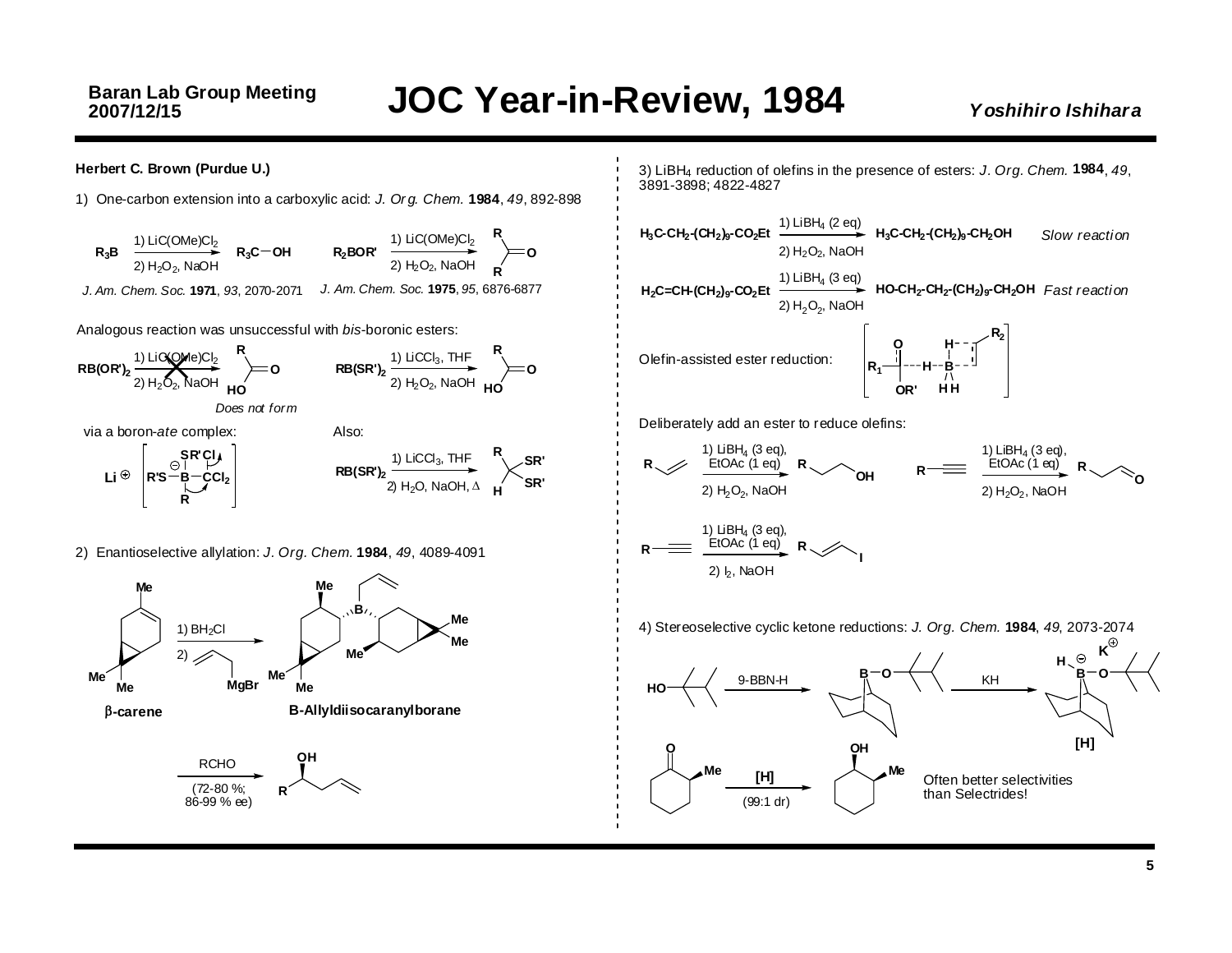